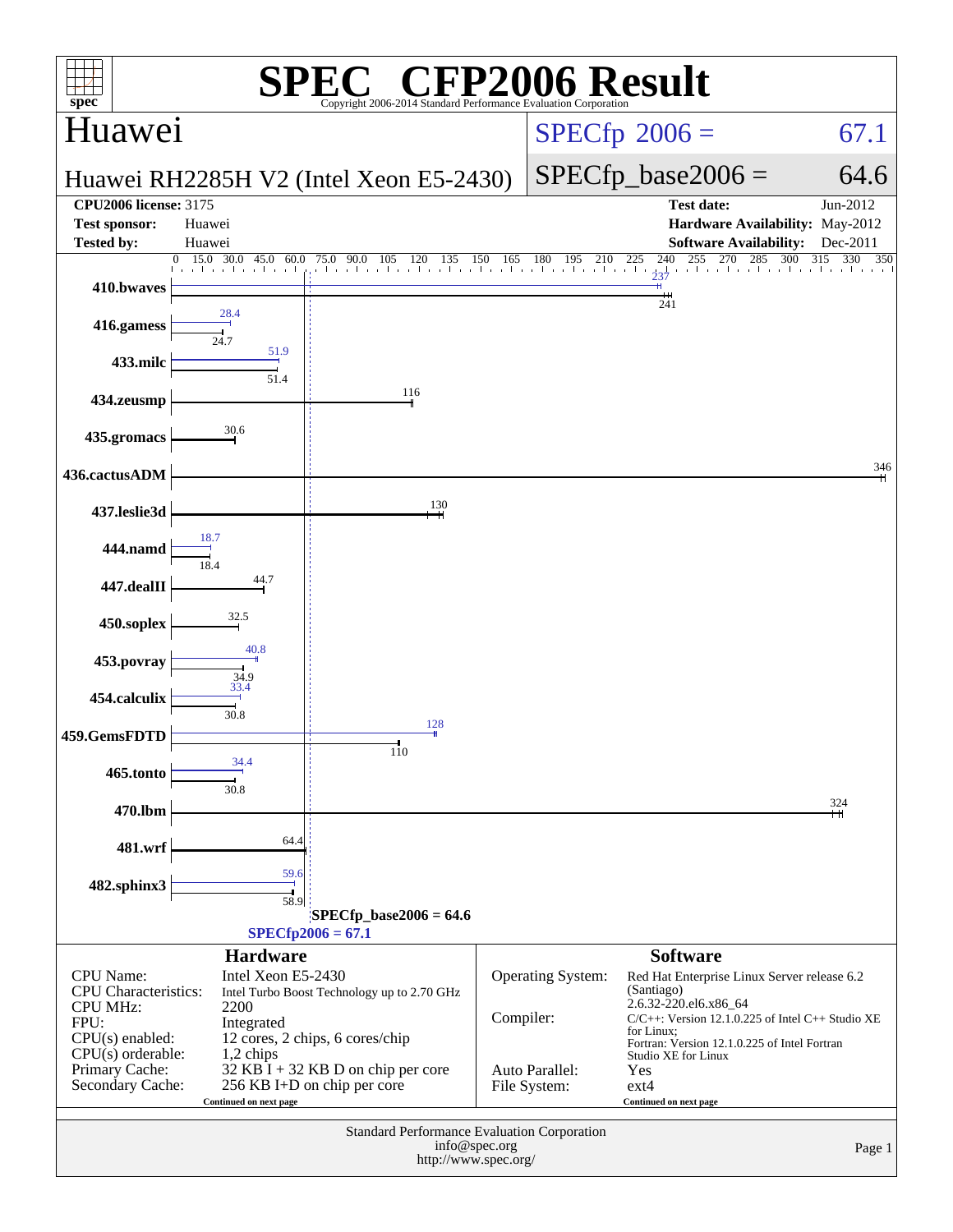

#### Huawei

## $SPECTp2006 = 67.1$

Huawei RH2285H V2 (Intel Xeon E5-2430)

#### $SPECfp\_base2006 = 64.6$

#### **[CPU2006 license:](http://www.spec.org/auto/cpu2006/Docs/result-fields.html#CPU2006license)** 3175 **[Test date:](http://www.spec.org/auto/cpu2006/Docs/result-fields.html#Testdate)** Jun-2012 **[Test sponsor:](http://www.spec.org/auto/cpu2006/Docs/result-fields.html#Testsponsor)** Huawei **[Hardware Availability:](http://www.spec.org/auto/cpu2006/Docs/result-fields.html#HardwareAvailability)** May-2012 **[Tested by:](http://www.spec.org/auto/cpu2006/Docs/result-fields.html#Testedby)** Huawei **[Software Availability:](http://www.spec.org/auto/cpu2006/Docs/result-fields.html#SoftwareAvailability)** Dec-2011 [L3 Cache:](http://www.spec.org/auto/cpu2006/Docs/result-fields.html#L3Cache) 15 MB I+D on chip per chip<br>Other Cache: None [Other Cache:](http://www.spec.org/auto/cpu2006/Docs/result-fields.html#OtherCache) [Memory:](http://www.spec.org/auto/cpu2006/Docs/result-fields.html#Memory) 96 GB (12 x 8 GB 2Rx4 PC3-12800R-11, ECC, running at 1333 MHz) [Disk Subsystem:](http://www.spec.org/auto/cpu2006/Docs/result-fields.html#DiskSubsystem) 1 x 300 GB SAS, 10K RPM<br>Other Hardware: None [Other Hardware:](http://www.spec.org/auto/cpu2006/Docs/result-fields.html#OtherHardware) [System State:](http://www.spec.org/auto/cpu2006/Docs/result-fields.html#SystemState) Run level 3 (multi-user)<br>Base Pointers: 64-bit [Base Pointers:](http://www.spec.org/auto/cpu2006/Docs/result-fields.html#BasePointers) 64-bit<br>Peak Pointers: 32/64-bit [Peak Pointers:](http://www.spec.org/auto/cpu2006/Docs/result-fields.html#PeakPointers) [Other Software:](http://www.spec.org/auto/cpu2006/Docs/result-fields.html#OtherSoftware) None

#### **[Results Table](http://www.spec.org/auto/cpu2006/Docs/result-fields.html#ResultsTable)**

|                                                                                                                                                                   | <b>Base</b>    |              |                |       | <b>Peak</b>    |       |                |              |                |              |                |              |
|-------------------------------------------------------------------------------------------------------------------------------------------------------------------|----------------|--------------|----------------|-------|----------------|-------|----------------|--------------|----------------|--------------|----------------|--------------|
| <b>Benchmark</b>                                                                                                                                                  | <b>Seconds</b> | <b>Ratio</b> | <b>Seconds</b> | Ratio | <b>Seconds</b> | Ratio | <b>Seconds</b> | <b>Ratio</b> | <b>Seconds</b> | <b>Ratio</b> | <b>Seconds</b> | <b>Ratio</b> |
| 410.bwayes                                                                                                                                                        | 56.4           | 241          | 56.0           | 243   | 56.8           | 239   | 57.6           | 236          | 57.2           | 237          | 57.2           | 237          |
| $416$ .gamess                                                                                                                                                     | 793            | 24.7         | 791            | 24.8  | 793            | 24.7  | 689            | 28.4         | 691            | 28.3         | 689            | 28.4         |
| $433$ .milc                                                                                                                                                       | 179            | 51.3         | <u>179</u>     | 51.4  | 179            | 51.4  | 177            | 52.0         | 177            | 51.9         | <u>177</u>     | 51.9         |
| $434$ . zeusmp                                                                                                                                                    | 78.2           | 116          | 77.8           | 117   | 78.2           | 116   | 78.2           | <u>116</u>   | 77.8           | 117          | 78.2           | 116          |
| 435.gromacs                                                                                                                                                       | 231            | 30.9         | 234            | 30.5  | 233            | 30.6  | 231            | 30.9         | 234            | 30.5         | 233            | 30.6         |
| 436.cactusADM                                                                                                                                                     | 34.5           | 346          | 34.5           | 346   | 34.7           | 344   | 34.5           | 346          | 34.5           | 346          | 34.7           | 344          |
| 437.leslie3d                                                                                                                                                      | 71.3           | 132          | 75.7           | 124   | 72.5           | 130   | 71.3           | 132          | 75.7           | 124          | 72.5           | <b>130</b>   |
| 444.namd                                                                                                                                                          | 436            | 18.4         | 436            | 18.4  | 436            | 18.4  | 428            | 18.7         | 428            | 18.7         | 428            | <b>18.7</b>  |
| 447.dealII                                                                                                                                                        | 258            | 44.4         | 256            | 44.7  | 256            | 44.7  | 258            | 44.4         | 256            | 44.7         | 256            | 44.7         |
| $450$ .soplex                                                                                                                                                     | 256            | 32.5         | 256            | 32.5  | 258            | 32.3  | 256            | 32.5         | <b>256</b>     | <u>32.5</u>  | 258            | 32.3         |
| $ 453$ . povray                                                                                                                                                   | 154            | 34.6         | 152            | 35.0  | 152            | 34.9  | 128            | 41.6         | 131            | 40.7         | <b>130</b>     | 40.8         |
| 454.calculix                                                                                                                                                      | 266            | 31.0         | 268            | 30.8  | 268            | 30.8  | 249            | 33.1         | 247            | 33.4         | 247            | 33.4         |
| 459.GemsFDTD                                                                                                                                                      | 96.7           | 110          | 95.9           | 111   | 96.1           | 110   | 83.0           | 128          | 83.4           | 127          | 82.6           | 128          |
| $465$ .tonto                                                                                                                                                      | 322            | 30.6         | 319            | 30.8  | 319            | 30.8  | <b>286</b>     | 34.4         | 287            | 34.3         | 285            | 34.5         |
| 470.1bm                                                                                                                                                           | 42.4           | 324          | 42.2           | 325   | 42.8           | 321   | 42.4           | <u>324</u>   | 42.2           | 325          | 42.8           | 321          |
| 481.wrf                                                                                                                                                           | 174            | 64.3         | 174            | 64.4  | 171            | 65.2  | 174            | 64.3         | 174            | 64.4         | 171            | 65.2         |
| 482.sphinx3                                                                                                                                                       | <u>331</u>     | 58.9         | 335            | 58.2  | 329            | 59.2  | 327            | 59.6         | 326            | 59.7         | 328            | 59.4         |
| $\sim$ $\sim$ $\sim$ $\sim$<br>$\cdot$<br>$\bullet$ $\bullet$ $\bullet$<br>$\sim$ $\sim$<br>1.1.1.1<br>$T = 11$<br>1.11<br>$\blacksquare$<br>D.<br>$\mathbf{I}$ . |                |              |                |       |                |       |                |              |                |              |                |              |

Results appear in the [order in which they were run.](http://www.spec.org/auto/cpu2006/Docs/result-fields.html#RunOrder) Bold underlined text [indicates a median measurement.](http://www.spec.org/auto/cpu2006/Docs/result-fields.html#Median)

#### **[Operating System Notes](http://www.spec.org/auto/cpu2006/Docs/result-fields.html#OperatingSystemNotes)**

 Stack size set to unlimited using "ulimit -s unlimited" Transparent Huge Pages enabled with: echo always > /sys/kernel/mm/redhat\_transparent\_hugepage/enabled Select only test related files when installing the operating system

#### **[Platform Notes](http://www.spec.org/auto/cpu2006/Docs/result-fields.html#PlatformNotes)**

 BIOS configuration: Intel Hyper-Threading set to Disabled Set Power Efficiency Mode to Performance Sysinfo program /spec/config/sysinfo.rev6800 \$Rev: 6800 \$ \$Date:: 2011-10-11 #\$ 6f2ebdff5032aaa42e583f96b07f99d3 running on DH310-2 Sat Jun 16 00:50:20 2012

Continued on next page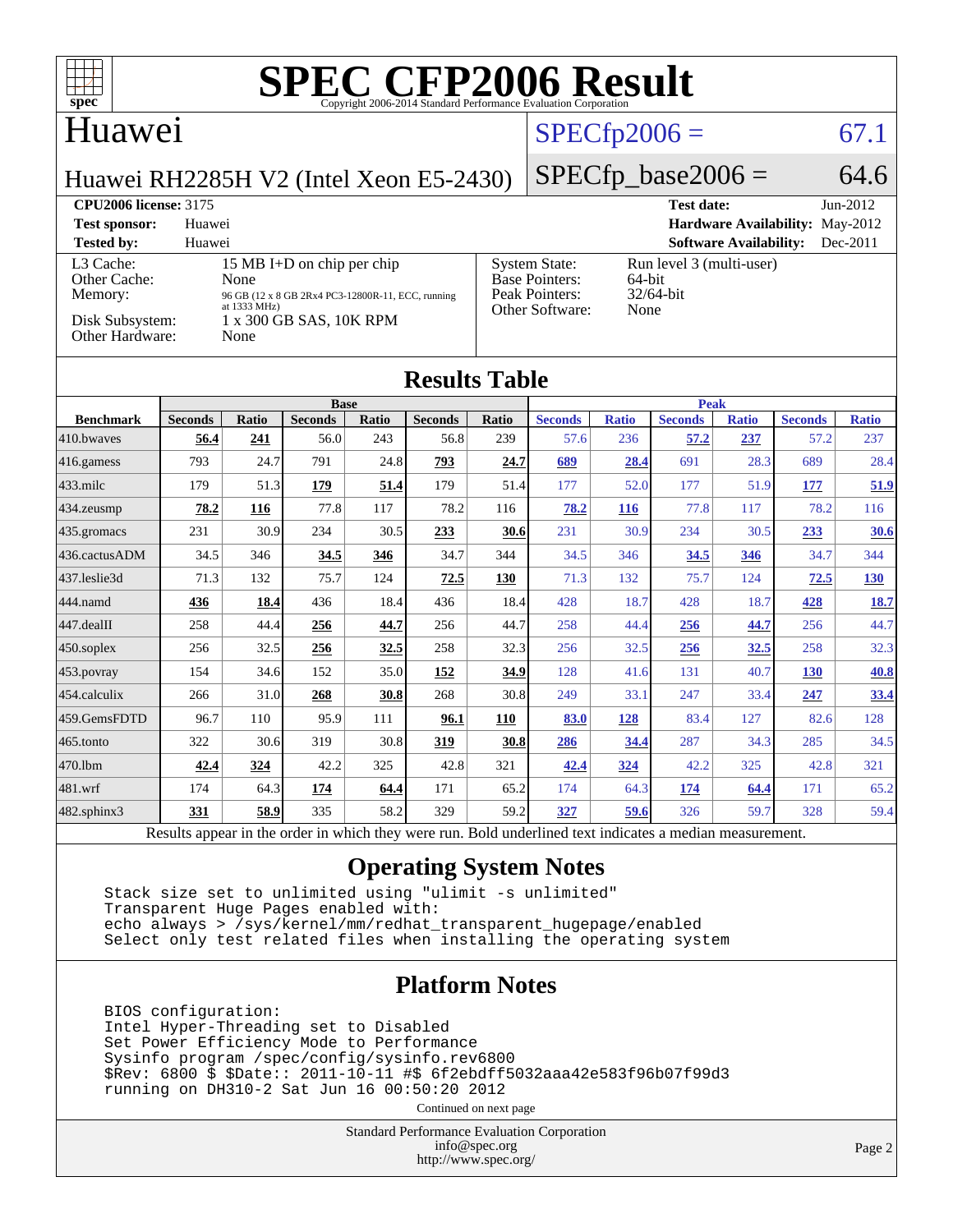#### Huawei

 $SPECTp2006 = 67.1$ 

Huawei RH2285H V2 (Intel Xeon E5-2430)

**[Tested by:](http://www.spec.org/auto/cpu2006/Docs/result-fields.html#Testedby)** Huawei **[Software Availability:](http://www.spec.org/auto/cpu2006/Docs/result-fields.html#SoftwareAvailability)** Dec-2011

**[CPU2006 license:](http://www.spec.org/auto/cpu2006/Docs/result-fields.html#CPU2006license)** 3175 **[Test date:](http://www.spec.org/auto/cpu2006/Docs/result-fields.html#Testdate)** Jun-2012 **[Test sponsor:](http://www.spec.org/auto/cpu2006/Docs/result-fields.html#Testsponsor)** Huawei **[Hardware Availability:](http://www.spec.org/auto/cpu2006/Docs/result-fields.html#HardwareAvailability)** May-2012

 $SPECTp\_base2006 = 64.6$ 

#### **[Platform Notes \(Continued\)](http://www.spec.org/auto/cpu2006/Docs/result-fields.html#PlatformNotes)**

 This section contains SUT (System Under Test) info as seen by some common utilities. To remove or add to this section, see: <http://www.spec.org/cpu2006/Docs/config.html#sysinfo> From /proc/cpuinfo model name : Intel(R)  $Xeon(R)$  CPU E5-2430 0 @ 2.20GHz 2 "physical id"s (chips) 12 "processors" cores, siblings (Caution: counting these is hw and system dependent. The following excerpts from /proc/cpuinfo might not be reliable. Use with caution.) cpu cores : 6 siblings : 6 physical 0: cores 0 1 2 3 4 5 physical 1: cores 0 1 2 3 4 5 cache size : 15360 KB From /proc/meminfo<br>MemTotal: 99030424 kB HugePages\_Total: 0<br>Hugepagesize: 2048 kB Hugepagesize: From /etc/\*release\* /etc/\*version\* redhat-release: Red Hat Enterprise Linux Server release 6.2 (Santiago) system-release: Red Hat Enterprise Linux Server release 6.2 (Santiago) system-release-cpe: cpe:/o:redhat:enterprise\_linux:6server:ga:server uname -a: Linux DH310-2 2.6.32-220.el6.x86\_64 #1 SMP Wed Nov 9 08:03:13 EST 2011 x86\_64 x86\_64 x86\_64 GNU/Linux run-level 3 Jun 15 17:27 SPEC is set to: /spec Filesystem Type Size Used Avail Use% Mounted on<br>/dev/sda1 ext4 289G 21G 254G 8% / /dev/sda1 ext4 289G 21G 254G 8% / Additional information from dmidecode: (End of data from sysinfo program) **[General Notes](http://www.spec.org/auto/cpu2006/Docs/result-fields.html#GeneralNotes)** Environment variables set by runspec before the start of the run: KMP AFFINITY = "granularity=fine, compact,  $0,1$ " LD\_LIBRARY\_PATH = "/spec/libs/32:/spec/libs/64" OMP\_NUM\_THREADS = "12"

 Binaries compiled on a system with 2 x Xeon X5645 CPU + 16GB memory using RHEL 6.1

Continued on next page

Standard Performance Evaluation Corporation [info@spec.org](mailto:info@spec.org) <http://www.spec.org/>

Page 3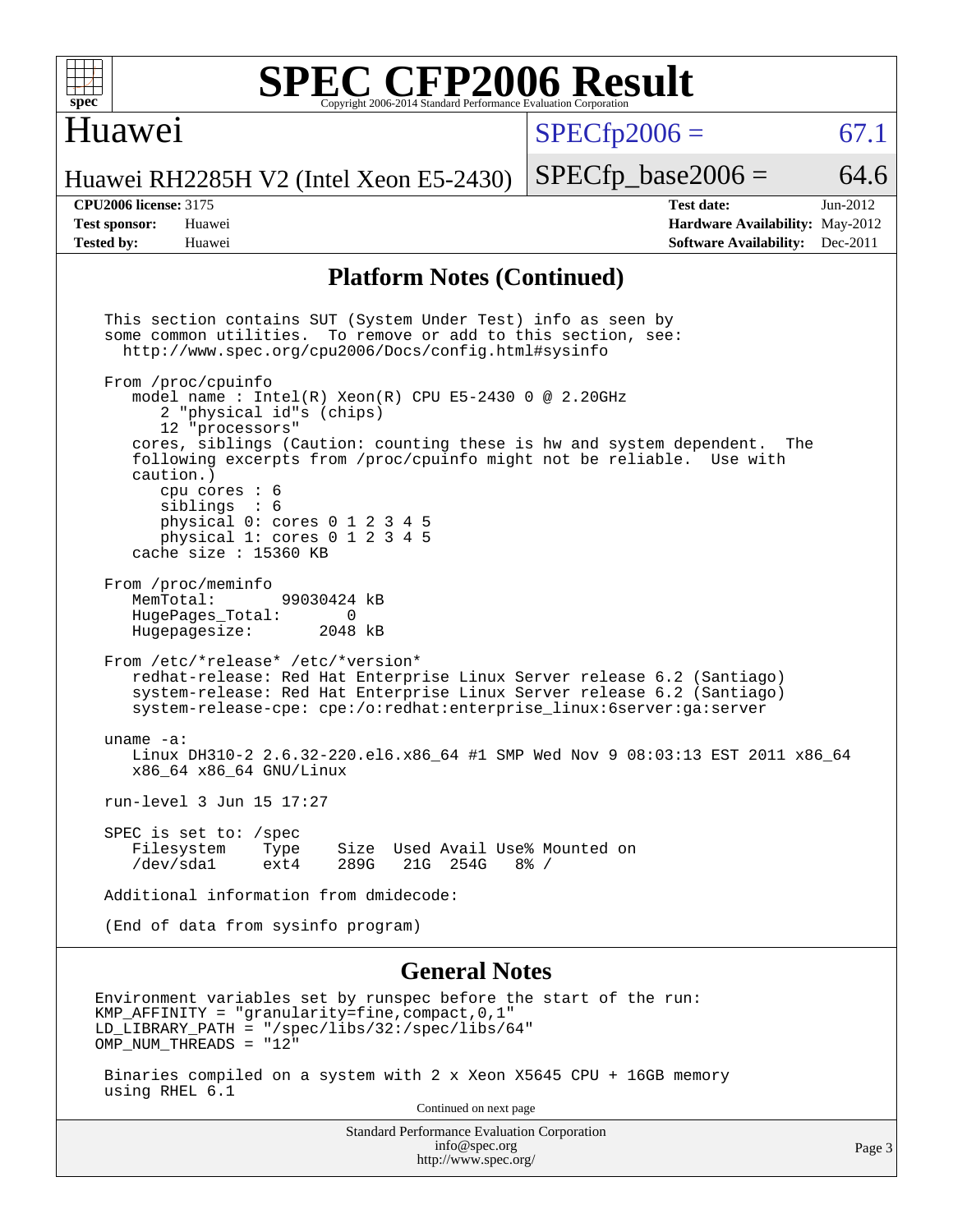

#### Huawei

 $SPECTp2006 = 67.1$ 

Huawei RH2285H V2 (Intel Xeon E5-2430)

**[Tested by:](http://www.spec.org/auto/cpu2006/Docs/result-fields.html#Testedby)** Huawei **[Software Availability:](http://www.spec.org/auto/cpu2006/Docs/result-fields.html#SoftwareAvailability)** Dec-2011

 $SPECfp\_base2006 = 64.6$ **[CPU2006 license:](http://www.spec.org/auto/cpu2006/Docs/result-fields.html#CPU2006license)** 3175 **[Test date:](http://www.spec.org/auto/cpu2006/Docs/result-fields.html#Testdate)** Jun-2012 **[Test sponsor:](http://www.spec.org/auto/cpu2006/Docs/result-fields.html#Testsponsor)** Huawei **[Hardware Availability:](http://www.spec.org/auto/cpu2006/Docs/result-fields.html#HardwareAvailability)** May-2012

#### **[General Notes \(Continued\)](http://www.spec.org/auto/cpu2006/Docs/result-fields.html#GeneralNotes)**

 The Huawei RH2285 v2 and Huawei RH2285H v2 models are electronically equivalent. The results have been measured on a Huawei RH2285 v2 model

## **[Base Compiler Invocation](http://www.spec.org/auto/cpu2006/Docs/result-fields.html#BaseCompilerInvocation)**

[C benchmarks](http://www.spec.org/auto/cpu2006/Docs/result-fields.html#Cbenchmarks): -m64

[C++ benchmarks:](http://www.spec.org/auto/cpu2006/Docs/result-fields.html#CXXbenchmarks) [icpc -m64](http://www.spec.org/cpu2006/results/res2014q3/cpu2006-20140626-30026.flags.html#user_CXXbase_intel_icpc_64bit_bedb90c1146cab66620883ef4f41a67e)

[Fortran benchmarks](http://www.spec.org/auto/cpu2006/Docs/result-fields.html#Fortranbenchmarks): [ifort -m64](http://www.spec.org/cpu2006/results/res2014q3/cpu2006-20140626-30026.flags.html#user_FCbase_intel_ifort_64bit_ee9d0fb25645d0210d97eb0527dcc06e)

[Benchmarks using both Fortran and C](http://www.spec.org/auto/cpu2006/Docs/result-fields.html#BenchmarksusingbothFortranandC): [icc -m64](http://www.spec.org/cpu2006/results/res2014q3/cpu2006-20140626-30026.flags.html#user_CC_FCbase_intel_icc_64bit_0b7121f5ab7cfabee23d88897260401c) [ifort -m64](http://www.spec.org/cpu2006/results/res2014q3/cpu2006-20140626-30026.flags.html#user_CC_FCbase_intel_ifort_64bit_ee9d0fb25645d0210d97eb0527dcc06e)

## **[Base Portability Flags](http://www.spec.org/auto/cpu2006/Docs/result-fields.html#BasePortabilityFlags)**

| 410.bwaves: -DSPEC CPU LP64<br>416.gamess: -DSPEC_CPU_LP64<br>433.milc: -DSPEC CPU LP64<br>434.zeusmp: -DSPEC_CPU_LP64<br>435.gromacs: -DSPEC_CPU_LP64 -nofor_main<br>436.cactusADM: - DSPEC CPU LP64 - nofor main<br>437.leslie3d: -DSPEC_CPU LP64<br>444.namd: -DSPEC CPU LP64<br>447.dealII: -DSPEC CPU LP64 |                                                                |
|-----------------------------------------------------------------------------------------------------------------------------------------------------------------------------------------------------------------------------------------------------------------------------------------------------------------|----------------------------------------------------------------|
| 450.soplex: -DSPEC_CPU_LP64<br>453.povray: -DSPEC_CPU_LP64<br>454.calculix: - DSPEC CPU LP64 - nofor main<br>459. GemsFDTD: - DSPEC CPU LP64                                                                                                                                                                    |                                                                |
| 465.tonto: - DSPEC CPU LP64<br>470.1bm: -DSPEC CPU LP64<br>482.sphinx3: -DSPEC_CPU_LP64                                                                                                                                                                                                                         | 481.wrf: -DSPEC_CPU_LP64 -DSPEC_CPU_CASE_FLAG -DSPEC_CPU_LINUX |

## **[Base Optimization Flags](http://www.spec.org/auto/cpu2006/Docs/result-fields.html#BaseOptimizationFlags)**

[C benchmarks](http://www.spec.org/auto/cpu2006/Docs/result-fields.html#Cbenchmarks):

[-xAVX](http://www.spec.org/cpu2006/results/res2014q3/cpu2006-20140626-30026.flags.html#user_CCbase_f-xAVX) [-ipo](http://www.spec.org/cpu2006/results/res2014q3/cpu2006-20140626-30026.flags.html#user_CCbase_f-ipo) [-O3](http://www.spec.org/cpu2006/results/res2014q3/cpu2006-20140626-30026.flags.html#user_CCbase_f-O3) [-no-prec-div](http://www.spec.org/cpu2006/results/res2014q3/cpu2006-20140626-30026.flags.html#user_CCbase_f-no-prec-div) [-static](http://www.spec.org/cpu2006/results/res2014q3/cpu2006-20140626-30026.flags.html#user_CCbase_f-static) [-parallel](http://www.spec.org/cpu2006/results/res2014q3/cpu2006-20140626-30026.flags.html#user_CCbase_f-parallel) [-opt-prefetch](http://www.spec.org/cpu2006/results/res2014q3/cpu2006-20140626-30026.flags.html#user_CCbase_f-opt-prefetch) [-ansi-alias](http://www.spec.org/cpu2006/results/res2014q3/cpu2006-20140626-30026.flags.html#user_CCbase_f-ansi-alias)

[C++ benchmarks:](http://www.spec.org/auto/cpu2006/Docs/result-fields.html#CXXbenchmarks)

[-xAVX](http://www.spec.org/cpu2006/results/res2014q3/cpu2006-20140626-30026.flags.html#user_CXXbase_f-xAVX) [-ipo](http://www.spec.org/cpu2006/results/res2014q3/cpu2006-20140626-30026.flags.html#user_CXXbase_f-ipo) [-O3](http://www.spec.org/cpu2006/results/res2014q3/cpu2006-20140626-30026.flags.html#user_CXXbase_f-O3) [-no-prec-div](http://www.spec.org/cpu2006/results/res2014q3/cpu2006-20140626-30026.flags.html#user_CXXbase_f-no-prec-div) [-static](http://www.spec.org/cpu2006/results/res2014q3/cpu2006-20140626-30026.flags.html#user_CXXbase_f-static) [-opt-prefetch](http://www.spec.org/cpu2006/results/res2014q3/cpu2006-20140626-30026.flags.html#user_CXXbase_f-opt-prefetch) [-ansi-alias](http://www.spec.org/cpu2006/results/res2014q3/cpu2006-20140626-30026.flags.html#user_CXXbase_f-ansi-alias)

Continued on next page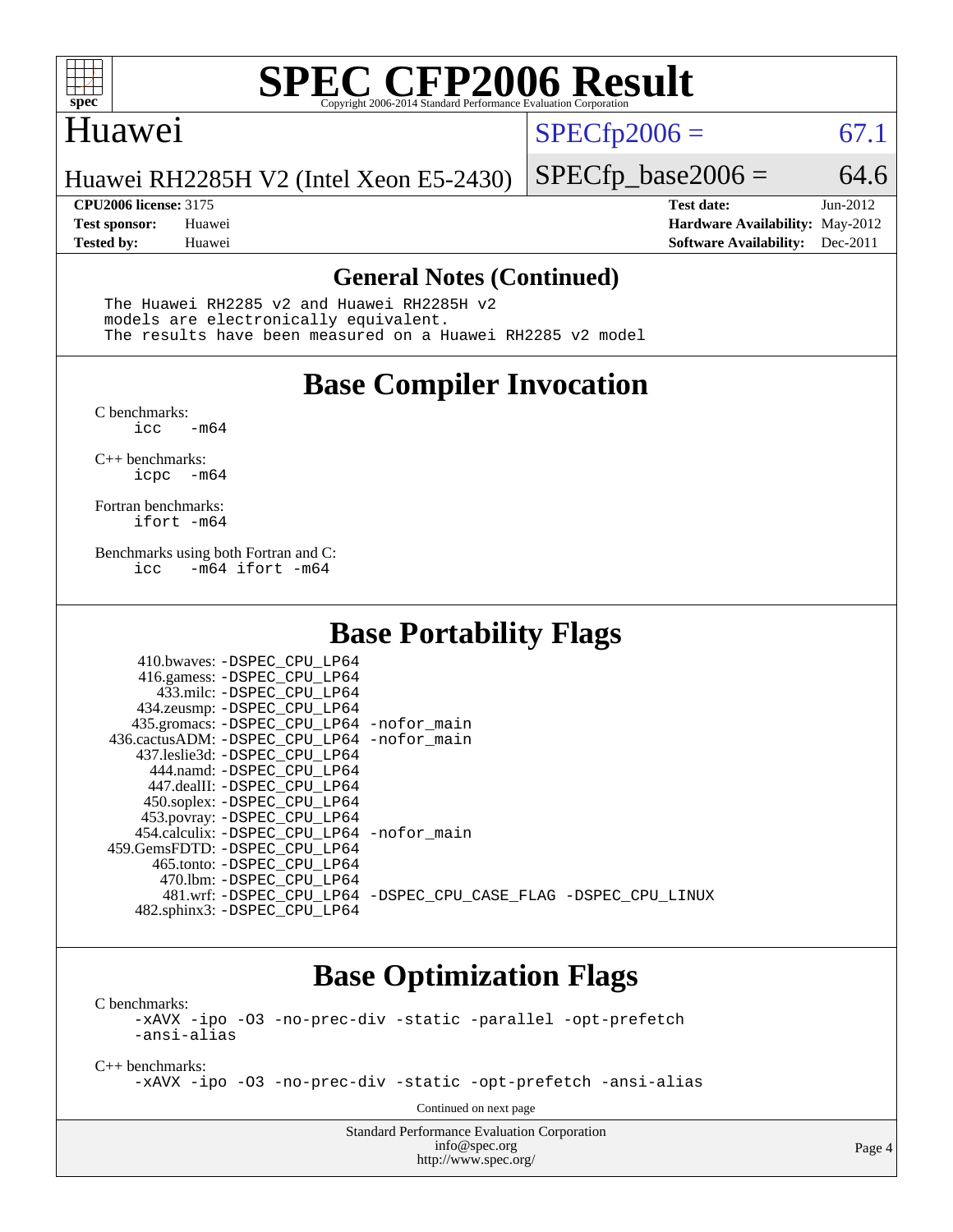

#### Huawei

 $SPECTp2006 = 67.1$ 

Huawei RH2285H V2 (Intel Xeon E5-2430)

 $SPECfp\_base2006 = 64.6$ 

**[CPU2006 license:](http://www.spec.org/auto/cpu2006/Docs/result-fields.html#CPU2006license)** 3175 **[Test date:](http://www.spec.org/auto/cpu2006/Docs/result-fields.html#Testdate)** Jun-2012 **[Test sponsor:](http://www.spec.org/auto/cpu2006/Docs/result-fields.html#Testsponsor)** Huawei **[Hardware Availability:](http://www.spec.org/auto/cpu2006/Docs/result-fields.html#HardwareAvailability)** May-2012 **[Tested by:](http://www.spec.org/auto/cpu2006/Docs/result-fields.html#Testedby)** Huawei **[Software Availability:](http://www.spec.org/auto/cpu2006/Docs/result-fields.html#SoftwareAvailability)** Dec-2011

## **[Base Optimization Flags \(Continued\)](http://www.spec.org/auto/cpu2006/Docs/result-fields.html#BaseOptimizationFlags)**

[Fortran benchmarks](http://www.spec.org/auto/cpu2006/Docs/result-fields.html#Fortranbenchmarks):

[-xAVX](http://www.spec.org/cpu2006/results/res2014q3/cpu2006-20140626-30026.flags.html#user_FCbase_f-xAVX) [-ipo](http://www.spec.org/cpu2006/results/res2014q3/cpu2006-20140626-30026.flags.html#user_FCbase_f-ipo) [-O3](http://www.spec.org/cpu2006/results/res2014q3/cpu2006-20140626-30026.flags.html#user_FCbase_f-O3) [-no-prec-div](http://www.spec.org/cpu2006/results/res2014q3/cpu2006-20140626-30026.flags.html#user_FCbase_f-no-prec-div) [-static](http://www.spec.org/cpu2006/results/res2014q3/cpu2006-20140626-30026.flags.html#user_FCbase_f-static) [-parallel](http://www.spec.org/cpu2006/results/res2014q3/cpu2006-20140626-30026.flags.html#user_FCbase_f-parallel) [-opt-prefetch](http://www.spec.org/cpu2006/results/res2014q3/cpu2006-20140626-30026.flags.html#user_FCbase_f-opt-prefetch)

[Benchmarks using both Fortran and C](http://www.spec.org/auto/cpu2006/Docs/result-fields.html#BenchmarksusingbothFortranandC):

[-xAVX](http://www.spec.org/cpu2006/results/res2014q3/cpu2006-20140626-30026.flags.html#user_CC_FCbase_f-xAVX) [-ipo](http://www.spec.org/cpu2006/results/res2014q3/cpu2006-20140626-30026.flags.html#user_CC_FCbase_f-ipo) [-O3](http://www.spec.org/cpu2006/results/res2014q3/cpu2006-20140626-30026.flags.html#user_CC_FCbase_f-O3) [-no-prec-div](http://www.spec.org/cpu2006/results/res2014q3/cpu2006-20140626-30026.flags.html#user_CC_FCbase_f-no-prec-div) [-static](http://www.spec.org/cpu2006/results/res2014q3/cpu2006-20140626-30026.flags.html#user_CC_FCbase_f-static) [-parallel](http://www.spec.org/cpu2006/results/res2014q3/cpu2006-20140626-30026.flags.html#user_CC_FCbase_f-parallel) [-opt-prefetch](http://www.spec.org/cpu2006/results/res2014q3/cpu2006-20140626-30026.flags.html#user_CC_FCbase_f-opt-prefetch) [-ansi-alias](http://www.spec.org/cpu2006/results/res2014q3/cpu2006-20140626-30026.flags.html#user_CC_FCbase_f-ansi-alias)

**[Peak Compiler Invocation](http://www.spec.org/auto/cpu2006/Docs/result-fields.html#PeakCompilerInvocation)**

[C benchmarks](http://www.spec.org/auto/cpu2006/Docs/result-fields.html#Cbenchmarks):  $\text{icc}$  -m64

[C++ benchmarks:](http://www.spec.org/auto/cpu2006/Docs/result-fields.html#CXXbenchmarks) [icpc -m64](http://www.spec.org/cpu2006/results/res2014q3/cpu2006-20140626-30026.flags.html#user_CXXpeak_intel_icpc_64bit_bedb90c1146cab66620883ef4f41a67e)

[Fortran benchmarks](http://www.spec.org/auto/cpu2006/Docs/result-fields.html#Fortranbenchmarks): [ifort -m64](http://www.spec.org/cpu2006/results/res2014q3/cpu2006-20140626-30026.flags.html#user_FCpeak_intel_ifort_64bit_ee9d0fb25645d0210d97eb0527dcc06e)

[Benchmarks using both Fortran and C](http://www.spec.org/auto/cpu2006/Docs/result-fields.html#BenchmarksusingbothFortranandC): [icc -m64](http://www.spec.org/cpu2006/results/res2014q3/cpu2006-20140626-30026.flags.html#user_CC_FCpeak_intel_icc_64bit_0b7121f5ab7cfabee23d88897260401c) [ifort -m64](http://www.spec.org/cpu2006/results/res2014q3/cpu2006-20140626-30026.flags.html#user_CC_FCpeak_intel_ifort_64bit_ee9d0fb25645d0210d97eb0527dcc06e)

## **[Peak Portability Flags](http://www.spec.org/auto/cpu2006/Docs/result-fields.html#PeakPortabilityFlags)**

Same as Base Portability Flags

## **[Peak Optimization Flags](http://www.spec.org/auto/cpu2006/Docs/result-fields.html#PeakOptimizationFlags)**

[C benchmarks](http://www.spec.org/auto/cpu2006/Docs/result-fields.html#Cbenchmarks):

 433.milc: [-xAVX](http://www.spec.org/cpu2006/results/res2014q3/cpu2006-20140626-30026.flags.html#user_peakPASS2_CFLAGSPASS2_LDFLAGS433_milc_f-xAVX)(pass 2) [-prof-gen](http://www.spec.org/cpu2006/results/res2014q3/cpu2006-20140626-30026.flags.html#user_peakPASS1_CFLAGSPASS1_LDFLAGS433_milc_prof_gen_e43856698f6ca7b7e442dfd80e94a8fc)(pass 1) [-ipo](http://www.spec.org/cpu2006/results/res2014q3/cpu2006-20140626-30026.flags.html#user_peakPASS2_CFLAGSPASS2_LDFLAGS433_milc_f-ipo)(pass 2) [-O3](http://www.spec.org/cpu2006/results/res2014q3/cpu2006-20140626-30026.flags.html#user_peakPASS2_CFLAGSPASS2_LDFLAGS433_milc_f-O3)(pass 2) [-no-prec-div](http://www.spec.org/cpu2006/results/res2014q3/cpu2006-20140626-30026.flags.html#user_peakPASS2_CFLAGSPASS2_LDFLAGS433_milc_f-no-prec-div)(pass 2) [-prof-use](http://www.spec.org/cpu2006/results/res2014q3/cpu2006-20140626-30026.flags.html#user_peakPASS2_CFLAGSPASS2_LDFLAGS433_milc_prof_use_bccf7792157ff70d64e32fe3e1250b55)(pass 2) [-static](http://www.spec.org/cpu2006/results/res2014q3/cpu2006-20140626-30026.flags.html#user_peakOPTIMIZE433_milc_f-static) [-auto-ilp32](http://www.spec.org/cpu2006/results/res2014q3/cpu2006-20140626-30026.flags.html#user_peakCOPTIMIZE433_milc_f-auto-ilp32) [-ansi-alias](http://www.spec.org/cpu2006/results/res2014q3/cpu2006-20140626-30026.flags.html#user_peakCOPTIMIZE433_milc_f-ansi-alias)

 $470.$ lbm: basepeak = yes

 482.sphinx3: [-xAVX](http://www.spec.org/cpu2006/results/res2014q3/cpu2006-20140626-30026.flags.html#user_peakOPTIMIZE482_sphinx3_f-xAVX) [-ipo](http://www.spec.org/cpu2006/results/res2014q3/cpu2006-20140626-30026.flags.html#user_peakOPTIMIZE482_sphinx3_f-ipo) [-O3](http://www.spec.org/cpu2006/results/res2014q3/cpu2006-20140626-30026.flags.html#user_peakOPTIMIZE482_sphinx3_f-O3) [-no-prec-div](http://www.spec.org/cpu2006/results/res2014q3/cpu2006-20140626-30026.flags.html#user_peakOPTIMIZE482_sphinx3_f-no-prec-div) [-unroll2](http://www.spec.org/cpu2006/results/res2014q3/cpu2006-20140626-30026.flags.html#user_peakCOPTIMIZE482_sphinx3_f-unroll_784dae83bebfb236979b41d2422d7ec2) [-ansi-alias](http://www.spec.org/cpu2006/results/res2014q3/cpu2006-20140626-30026.flags.html#user_peakCOPTIMIZE482_sphinx3_f-ansi-alias) [-parallel](http://www.spec.org/cpu2006/results/res2014q3/cpu2006-20140626-30026.flags.html#user_peakCOPTIMIZE482_sphinx3_f-parallel)

[C++ benchmarks:](http://www.spec.org/auto/cpu2006/Docs/result-fields.html#CXXbenchmarks)

```
 444.namd: -xAVX(pass 2) -prof-gen(pass 1) -ipo(pass 2) -O3(pass 2)
         -no-prec-div(pass 2) -prof-use(pass 2) -fno-alias
         -auto-ilp32
```
Continued on next page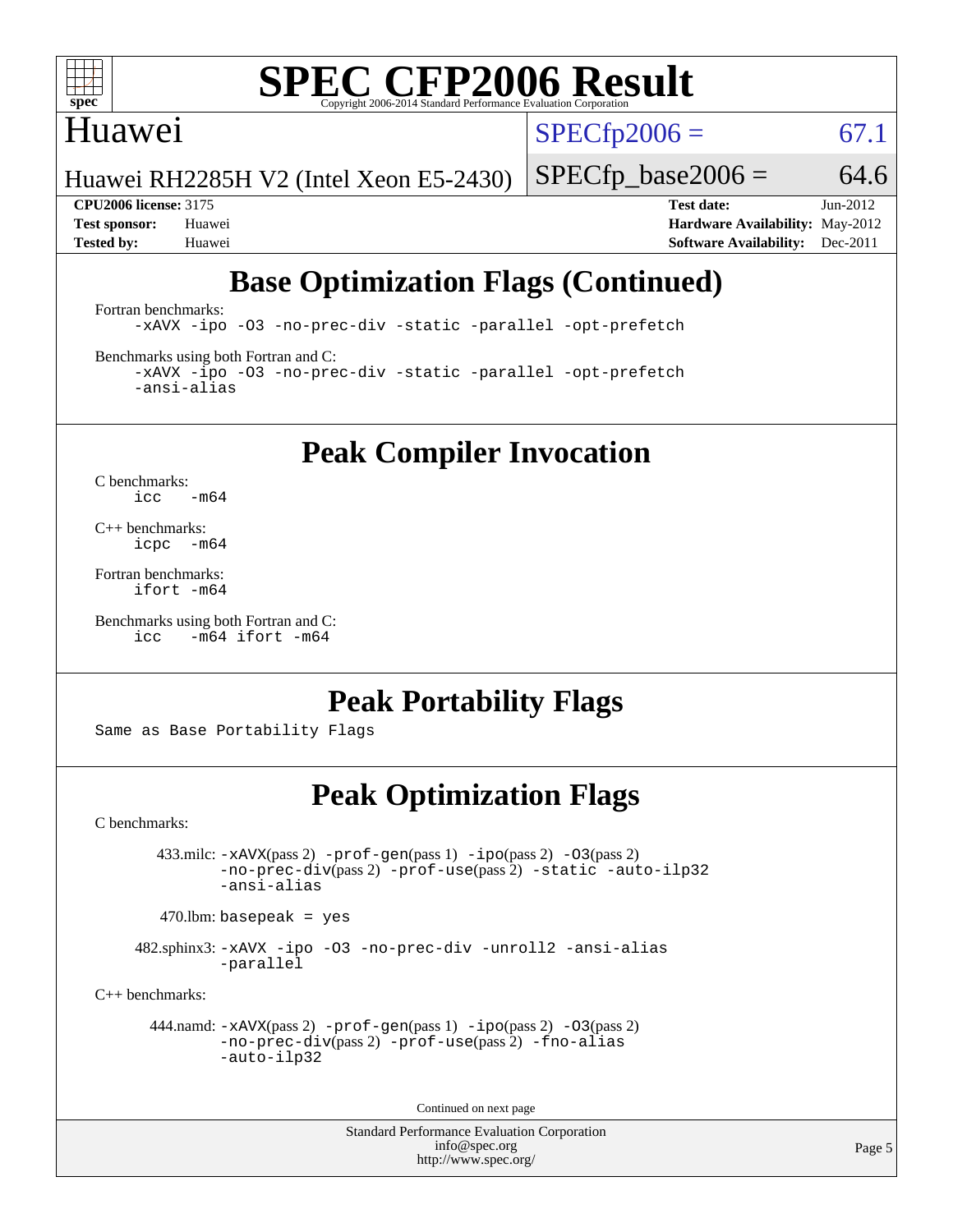

Huawei

 $SPECfp2006 = 67.1$  $SPECfp2006 = 67.1$ 

Huawei RH2285H V2 (Intel Xeon E5-2430)

 $SPECTp\_base2006 = 64.6$ **[CPU2006 license:](http://www.spec.org/auto/cpu2006/Docs/result-fields.html#CPU2006license)** 3175 **[Test date:](http://www.spec.org/auto/cpu2006/Docs/result-fields.html#Testdate)** Jun-2012 **[Test sponsor:](http://www.spec.org/auto/cpu2006/Docs/result-fields.html#Testsponsor)** Huawei **[Hardware Availability:](http://www.spec.org/auto/cpu2006/Docs/result-fields.html#HardwareAvailability)** May-2012

## **[Peak Optimization Flags \(Continued\)](http://www.spec.org/auto/cpu2006/Docs/result-fields.html#PeakOptimizationFlags)**

**[Tested by:](http://www.spec.org/auto/cpu2006/Docs/result-fields.html#Testedby)** Huawei **[Software Availability:](http://www.spec.org/auto/cpu2006/Docs/result-fields.html#SoftwareAvailability)** Dec-2011

```
 447.dealII: basepeak = yes
          450.soplex: basepeak = yes
         453.povray: -xAVX(pass 2) -prof-gen(pass 1) -ipo(pass 2) -03(pass 2)
                   -no-prec-div(pass 2) -prof-use(pass 2) -unroll4 -ansi-alias
   Fortran benchmarks: 
         410.bwaves: -xAVX -ipo -O3 -no-prec-div -opt-prefetch -parallel
                   -static
         416.gamess: -xAVX(pass 2) -prof-gen(pass 1) -ipo(pass 2) -O3(pass 2)
                   -no-prec-div(pass 2) -prof-use(pass 2) -unroll2
                   -inline-level=0 -scalar-rep- -static
         434.zeusmp: basepeak = yes
         437.leslie3d: basepeak = yes
     459.GemsFDTD: -xAVX(pass 2) -prof-gen(pass 1) -ipo(pass 2) -O3(pass 2)
                   -no-prec-div(pass 2) -prof-use(pass 2) -unroll2
                   -inline-level=0 -opt-prefetch -parallel
          465.tonto: -xAVX(pass 2) -prof-gen(pass 1) -po(pass 2) -03(pass 2)
                   -no-prec-div(pass 2) -prof-use(pass 2) -inline-calloc
                   -opt-malloc-options=3-auto-unroll4
   Benchmarks using both Fortran and C: 
        435.gromacs: basepeak = yes
    436.cactusADM:basepeak = yes 454.calculix: -xAVX -ipo -O3 -no-prec-div -auto-ilp32 -ansi-alias
           481 \text{.m}: basepeak = yes
                        The flags files that were used to format this result can be browsed at
http://www.spec.org/cpu2006/flags/Intel-ic12.1-official-linux64.20120425.html
http://www.spec.org/cpu2006/flags/Huawei-Platform-Settings-revE.20120703.html
                            You can also download the XML flags sources by saving the following links:
```
<http://www.spec.org/cpu2006/flags/Intel-ic12.1-official-linux64.20120425.xml> <http://www.spec.org/cpu2006/flags/Huawei-Platform-Settings-revE.20120703.xml>